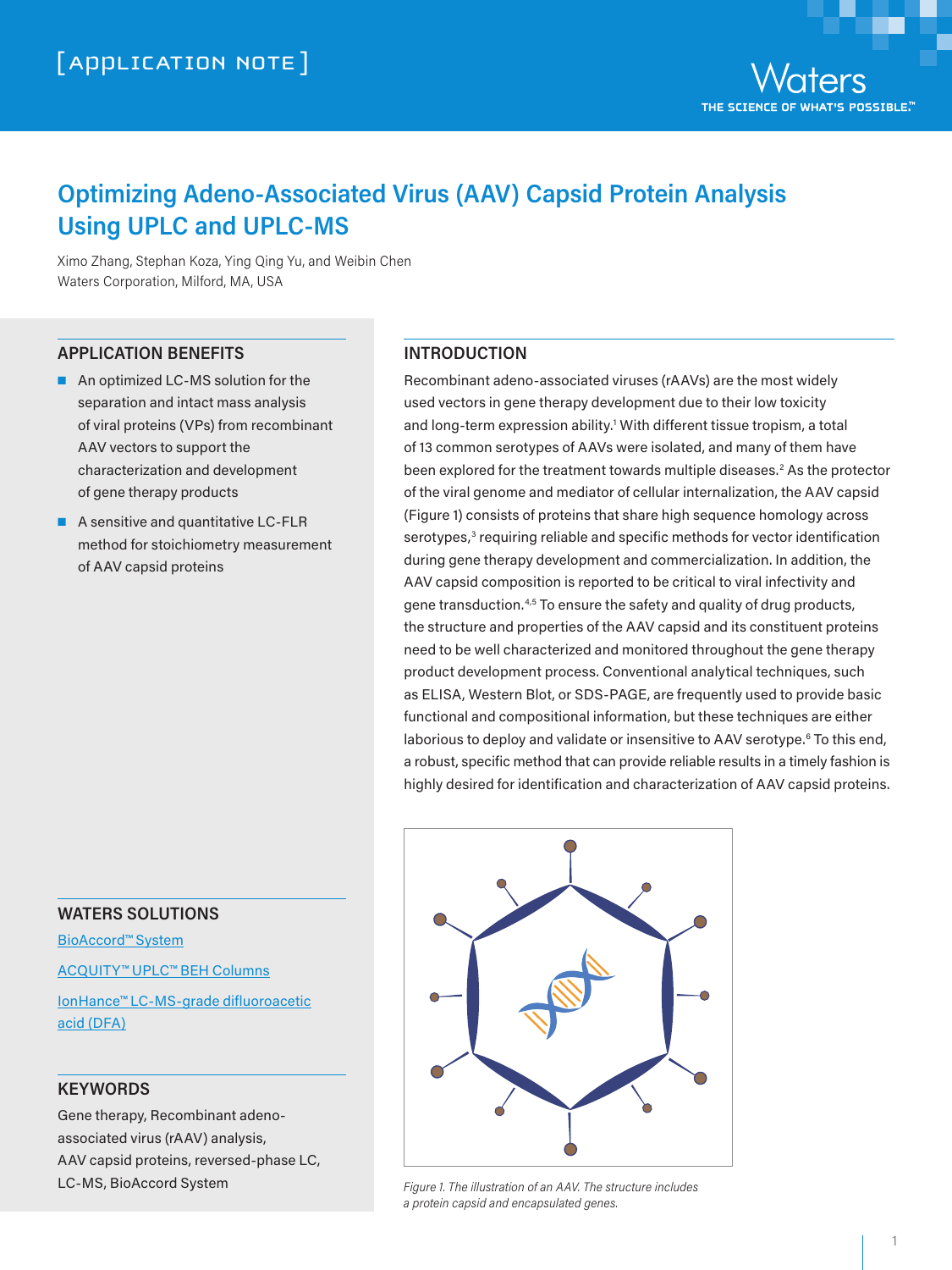

2

Mass spectrometry (MS) has been widely adopted for structural analysis of proteins for its sensitivity and specificity. However, extensive training has been traditionally required for users to operate MS instruments and develop methods, limiting the wider deployment of MS technology in the biopharmaceutical industry. Designed as a robust, easy-to-use, and small footprint LC-MS platform, the Waters™ BioAccord System was developed to deliver fit-for-purpose MS analysis of biotherapeutics accessible to organizations and operators not previously able to deploy LC-MS technologies. As demonstrated in previous publications,7,8,9 the BioAccord System renders a highly reproducible chromatographic separation and accurate mass measurement in an automated manner through the integration of the ACQUITY UPLC I-Class PLUS System and the ACQUITY RDa™ Mass Detector. The system, operating under the compliant-ready waters\_connect™ informatics platform is ideally suited for gene therapy product development and commercialization teams to provide structure, composition, and identity information for rAAV capsids.

The objectives of this application note are as follows: To demonstrate the performance of the BioAccord System by developing LC-optical and LC-MS methods for the analysis of intact AAV capsid proteins and to apply these methods to the AAV8 serotype as a case study for the improved characterization of capsid proteins, including their identification, stoichiometry, and posttranslational modifications. The developed methods were then applied to additional rAAV serotypes to demonstrate their general applicability for the intact protein analysis of AAV vectors.

### **EXPERIMENTAL**

### **Chemical and reagents**

Multiple serotypes of AAV samples were donated by BioReliance (Rockville, MD, USA) or purchased from Vigene Bioscience (Rockville, MD, USA), including AAV1, AAV2, AAV5, AAV6, AAV8, and AAV9. Acetic acid was purchased from Sigma-Aldrich (St. Louis, MO, USA). LC-MS-grade water and acetonitrile were purchased from Honeywell (Charlotte, NC, USA) and used as received. Waters IonHance difluoroacetic acid (DFA) (p/n: [186009201](https://www.waters.com/nextgen/global/sku/186009201)) was used as the additive to prepare the mobile phase.

### **Sample preparation**

AAV samples were diluted with Milli-Q water to a final physical titer of  $1 \times 10^{13}$  GC/mL or used as is if the received sample concentration is lower than 1  $\times$  10<sup>13</sup> GC/mL. As previously reported,<sup>6</sup> AAV samples were treated with acetic acid at 10% (v/v) concentration for 15 min, then centrifuged at 12,000 rpm for 5 min. For LC-MS analysis, a 10-µL (~1 µg of proteins) AAV sample was used for each injection. For LC-fluorescence (FLR) analysis, a 1-µL (~0.1 µg of proteins) AAV sample was used, unless stated otherwise.

### **System settings**

| <b>Analytical conditions</b> |                                                             | Sample vial:         | QuanRecovery with MaxPeak™ HPS         |                                           |      |
|------------------------------|-------------------------------------------------------------|----------------------|----------------------------------------|-------------------------------------------|------|
| Analytical system:           | BioAccord incorporating<br><b>ACQUITY UPLC I-Class PLUS</b> |                      | (p/n: 186009186)                       | $12 \times 32$ mm Screw Neck Vial, 300 µL |      |
|                              | <b>ACQUITY UPLC FLR Detector</b>                            | Mobile phase A:      | LC-MS-grade water with 0.1% DFA        |                                           |      |
|                              | <b>ACQUITY RDa MS Detector</b>                              | Mobile phase B:      | LC-MS-grade acetonitrile with 0.1% DFA |                                           |      |
| LC column:                   | ACQUITY UPLC Protein BEH C <sub>4</sub> ,                   | Gradient table:      |                                        |                                           |      |
|                              | 1.7 µm, 300 Å, 2.1 $\times$ 100 mm<br>(p/n: 186004496);     | <b>Time</b><br>(min) | <b>Flow rate</b><br>(mL/min)           | %A                                        | %B   |
|                              | ACQUITY UPLC BEH $C_{\rm s}$ , 1.7 µm,                      | Initial              | 0.200                                  | 80.0                                      | 20.0 |
|                              | 130 Å, $2.1 \times 100$ mm                                  | 1,00                 | 0,200                                  | 68,0                                      | 32.0 |
|                              | (p/n: 186002878)                                            | 16.00                | 0.200                                  | 64.0                                      | 36.0 |
|                              | ACQUITY UPLC Peptide BEH C <sub>18</sub> ,                  | 20.00                | 0.200                                  | 20.0                                      | 80.0 |
|                              | 1.7 µm, 300 Å, 2.1 $\times$ 100 mm                          | 21.50                | 0,200                                  | 20.0                                      | 80.0 |
|                              | (p/n: 186003686)                                            | 22,00                | 0,200                                  | 80,0                                      | 20,0 |
| Column temp.:                | 80 °C                                                       | 30.00                | 0.200                                  | 80.0                                      | 20.0 |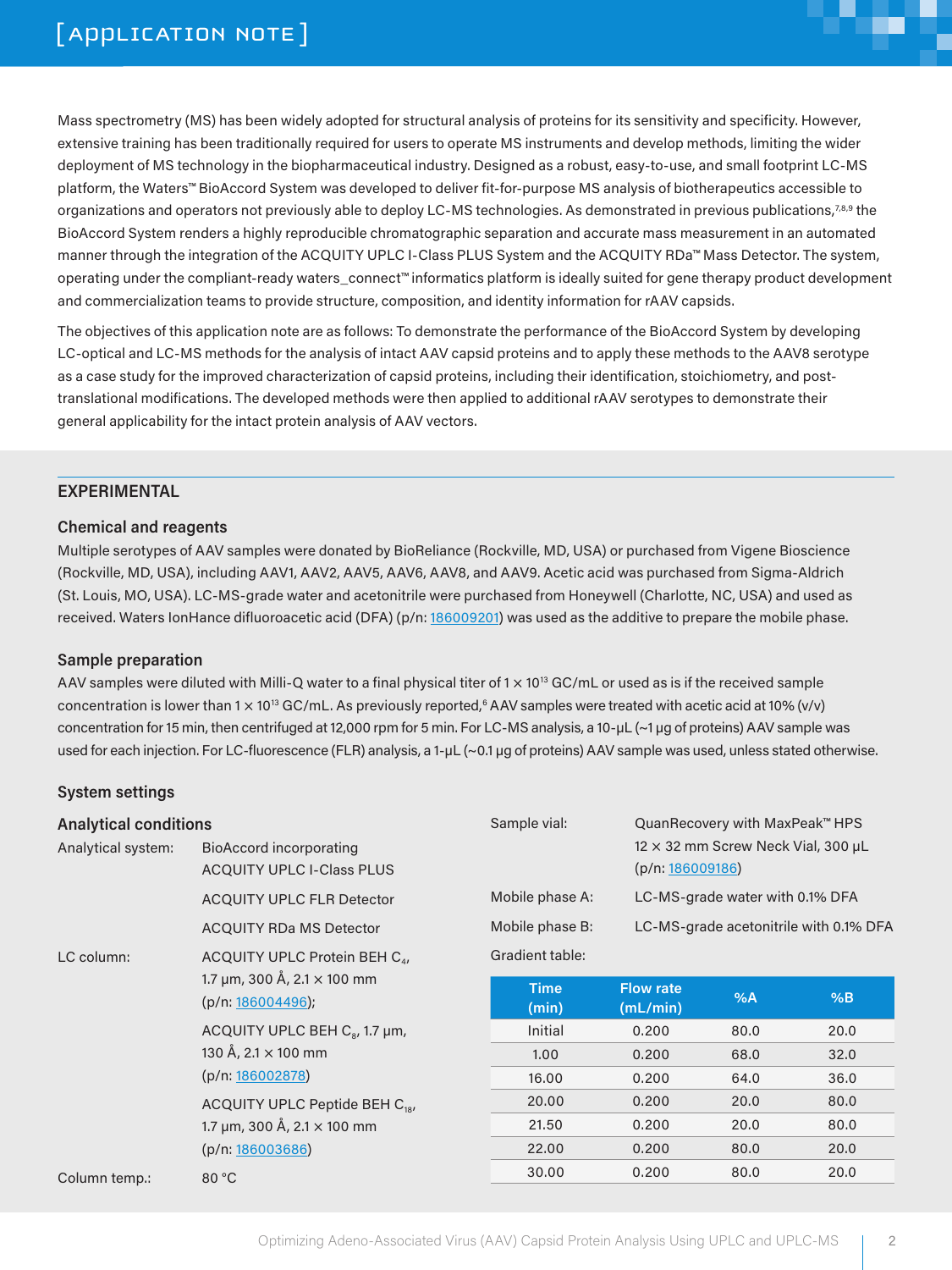# [ APPLICATION NOTE ]



### **ACQUITY UPLC FLR Detector settings**

| $\Lambda_{\text{excitation}}$ |  |
|-------------------------------|--|
| $\lambda_{\text{emission}}$   |  |
| Sampling rate:                |  |

λexcitation: 280 nm 350 nm  $2$  Hz

### **ACQUITY RDa Mass Detector settings**

| Mass range:        | 400-7000 m/z                                                                      |
|--------------------|-----------------------------------------------------------------------------------|
| Mode:              | <b>ESI</b> positive                                                               |
| Sampling rate:     | $2$ Hz                                                                            |
| Cone voltage:      | 65 V for full scan                                                                |
| Desolvation temp.: | 550 °C                                                                            |
| Capillary voltage: | $1.5$ kV                                                                          |
| Lock mass:         | Leu-enkephalin at 50 fmol/uL in 50/50<br>water/acetonitrile with 0.1% formic acid |
| Informatics:       | waters connect platform with<br>UNIFI™ v1.9.9 intact mass workflow                |

### **RESULTS AND DISCUSSION**

### **RPLC-MS METHOD OPTIMIZATION**

AAV capsids are composed of three viral proteins (VP1, VP2, and VP3) at an approximately 1:1:10 ratio with the masses between 50 and 85 kDa. Due to limited sample availability and the difference in protein relative abundances, the characterization of AAV capsid proteins has been challenging through conventional LC-MS-based methods.6 When performing reversed-phase LC-MS analysis of AAV8 proteins using formic acid as mobile phase modifier, all VP proteins co-eluted as a single TIC peak (Figure 2A). The masses of VP1 and VP2 were not obtained upon the deconvolution of the summed MS spectra (Figure 2A inset), which we attribute to ion suppression from the more abundant VP3 ions during co-elution. To improve the separation of VP proteins, a new RPLC-MS method using difluoroacetic acid as the mobile phase additive was developed on an ACQUITY UPLC BEH C. Column. Compared to the conventional mobile phase modifiers, such as formic acid, chromatographic resolution among the capsid proteins was improved while maintaining sufficient MS sensitivity (Figure 2B).<sup>10</sup> The previously co-eluting VP1 and VP2 species were now resolved from VP3, with a third additional peak observed at 12.2 min. This additional peak was assigned as a fragment of VP3 protein (labeled as "VP3 clip") based on intact mass results. To further optimize the separation of the VP proteins, columns packed with BEH particles bearing alternative bonded phases (e.g.,  $C_4$  and  $C_{18}$  ligands) were evaluated. As shown in Figure 2C, VP1 and VP2 were further resolved on the  $C_4$  column, which can be attributed to the increased selectivity provided by the  $C_4$  bonded phase. The pore size of the packed particles, in addition to selectivity of the surface chemistry, contributed to the improved separation. Compared to the use of the ACQUITY UPLC BEH  $C_8$  Column packaged with particles of 130 Å pore size, the peak width was reduced using the wide pore (300 Å)  $C_4$  column (Figure 2C), resulting in additional enhancement in MS response.



*Figure 2. Method development of AAV8 capsid protein*  analysis. (A) Separation using ACQUITY UPLC BEH C<sub>8</sub> *Column and formic acid as mobile phase modifier; (B)*  separation using the same ACQUITY UPLC BEH C<sub>8</sub> Column *with DFA as mobile phase modifier; (C) improved resolution*  by using an ACQUITY UPLC BEH C<sub>4</sub> Column with DFA as *mobile phase modifier. Gradient: (A) 70–62% A in 32 min; (B) 67–63% A in 16 min; (C) 68–64% A in 16 min. Flow rate: 0.2 mL/min.*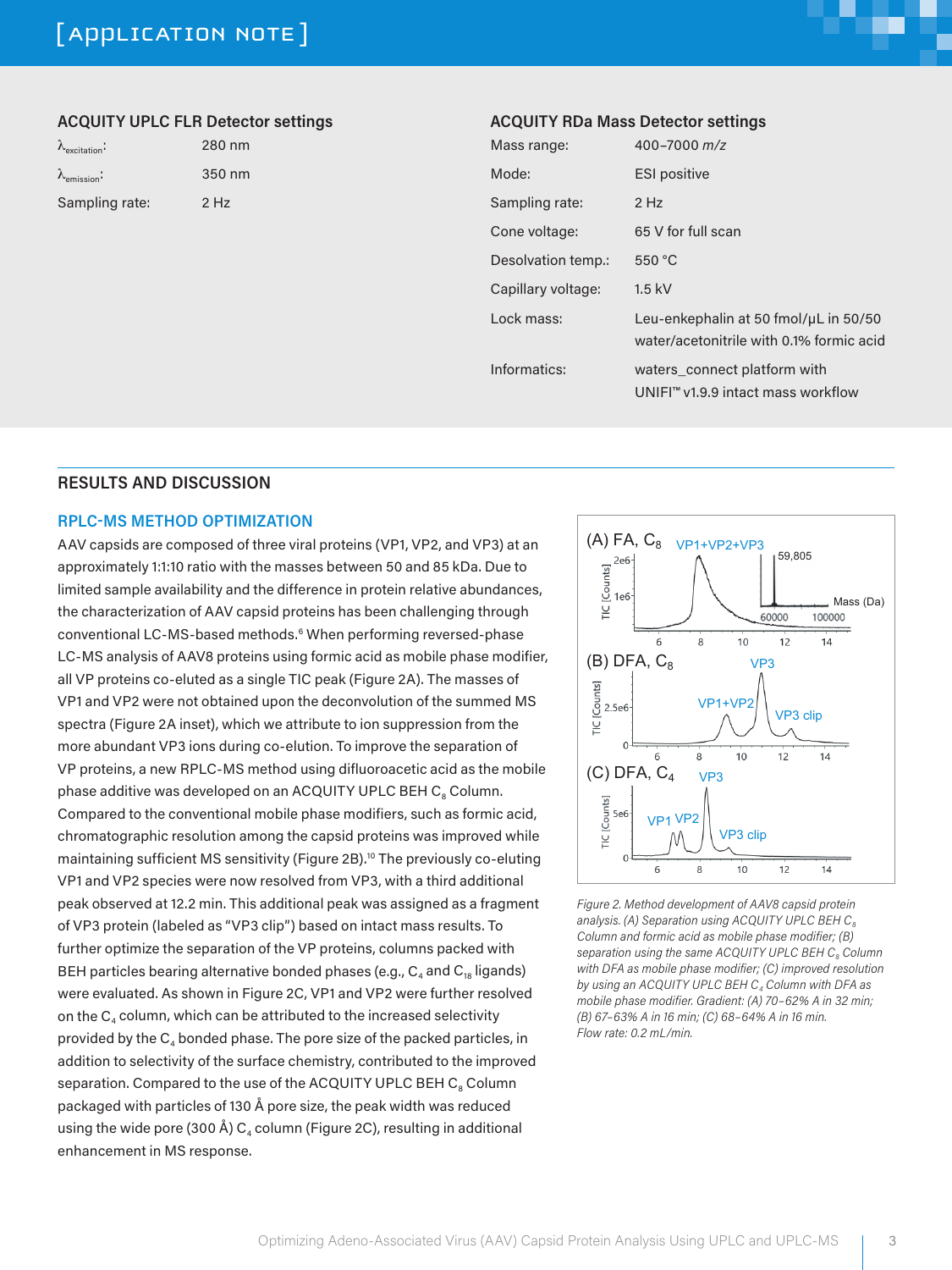With the optimized mobile phase and column, the improved chromatographic resolution facilitated detailed MS analysis of individual VP proteins (Figure 3A). Loading 0.5 µg of AAV8, MS data were obtained for all three capsid proteins and their variants (Figure 3B–E). The deconvoluted masses for peaks at 6.74 min, 7.10 min, and 8.32 min were observed to be 81,668 Da, 66,518 Da, and 59,805 Da, respectively. As shown in Table 1, the observed masses of these proteins were consistent with theoretical masses of VP1, VP2, and VP3,<sup>6</sup> confirming that the developed method is suited for measuring viral protein masses. In addition, the accurate mass measurement of variants allows assignments of potential post-translational modifications (PTMs) on the VPs, including acetylation and phosphorylation, while confirming removal N-terminal methionine on VP1 and VP3. The later eluting peak at 9.38 min was found to have a mass of 50,592 Da, matching the MW of a VP3 fragment due to labile Asp659-Pro660 bond hydrolysis.<sup>11</sup> Together, these results demonstrated the capability of the method for developmental characterization of AAV-related products.

| <b>Peak</b> | <b>Tentative</b><br>identity | AA<br>sequence | <b>Observed</b><br>mass (Da) | <b>Theoretical</b><br>mass (Da) |
|-------------|------------------------------|----------------|------------------------------|---------------------------------|
|             | VP1                          | $2(Ac) - 738$  | 81,668                       | 81,667                          |
| 2           | VP <sub>2</sub>              | 139-738        | 66,518                       | 66,519                          |
| 3           | VP3                          | 205(Ac)-738    | 59,805                       | 59,805                          |
| 4           | VP3 clip                     | 205(Ac)-659    | 50,592                       | 50,593                          |

*Table 1. Assignments of AAV8 capsid proteins based on theoretical average mass of the resolved peaks in Figure 3A.*

### **DETERMINATION OF STOICHIOMETRY OF AAV8 CAPSID PROTEINS USING OPTICAL DETECTION**

While the theoretical ratio of VP1:VP2:VP3 is at 1:1:10, it has been reported that the production process can impact the relative abundances of VP proteins.<sup>12</sup> The stoichiometry of VP proteins can affect vector potency,<sup>13</sup> making it necessary to develop a routine and reliable method to measure the ratio for the production of AAV-related drugs. The increased resolution achieved by the developed RPLC method allows the use of optical signals, such as UV or fluorescence (FLR), to directly measure the abundance of individual VP and calculate the VP1:VP2:VP3 ratio using the integrated peak areas.

Figure 4 shows the calculated relative abundance for each resolved chromatographic peak. The sensitivity of the method can be enhanced by selecting the protein intrinsic fluorescence response ( $\lambda_{\text{excitation}}$ : 280 nm,  $\lambda_{\text{emission}}$ : 350 nm) as the detection signal. With FLR detection (Figure 4B), the signal-to-noise ratio of VP3 was enhanced by approximately 50-fold compared to UV detection (Figure 4A). The use of fluorescence detection facilitates highly sensitive (50 ng) and reliable peak integration for AAV capsid proteins. To this end, the developed LC-FLR method can be used for rAAV samples with lower concentration to check the sample purity or serve as a serotype identity test for product release.



**The Second** 

*Figure 3. RPLC-MS of AAV capsid proteins with the optimized condition, incluing (A) TIC and deconvoluted MS spectra of (B) VP1, (C) VP2, (D) VP3, and (E) the VP3 variant that fragmented at Asp-Pro bond (labeled as "VP3 clip"). Phosphorylated forms were detected for VP1 and VP2. Column: ACQUITY BEH C4, 300 Å, 2.1 × 100 mm, 1.7 µm.* 



*Figure 4. Relative quantification of VP proteins was measured by optical detection, including (A) UV and (B) Fluorescence (FLR). Peak annotation shows the assignment and calculated relative abundance of the detected components. With FLR detection, the S/N of VP3 is almost five times higher than the S/N of using UV detection with a 10-fold higher mass load, suggesting an approximately 50-fold improvement in sensitivity.*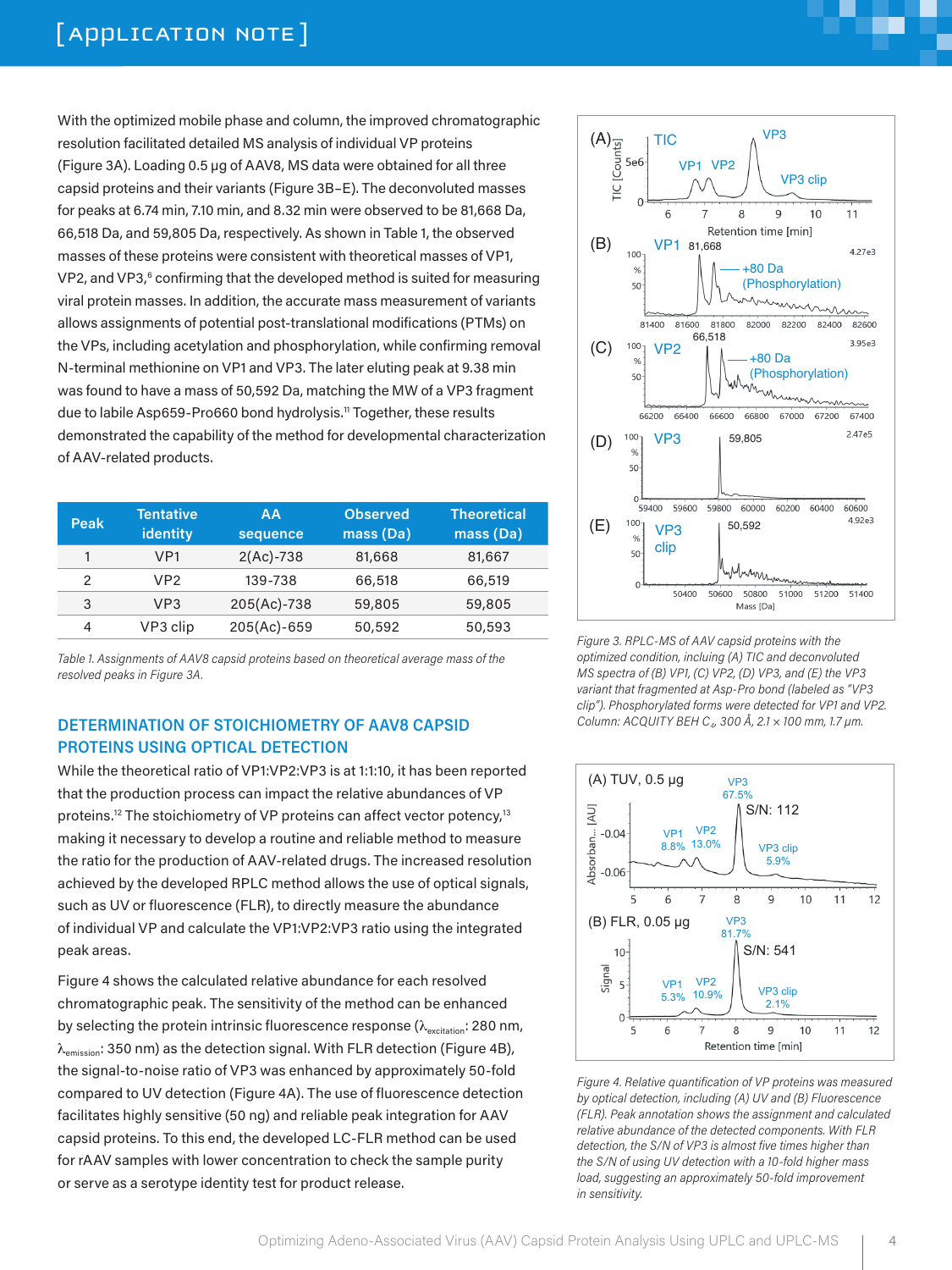

## **APPLYING THE DEVELOPED METHODS TO OTHER RAAV SEROTYPES**

To evaluate the broader applicability of the developed methods for intact mass and stoichiometry of other rAAV serotypes, six serotypes of AAV (1, 2, 5, 6, 8, and 9) obtained from a different supplier were analyzed. Figure 5 shows the majority of these AAV serotypes (AAV1, AAV6, AAV8, and AAV9) have a comparable chromatographic profile. Furthermore, a front shoulder to the VP3 peak with the same mass as VP3 was observed (peak annotated with \*) on these serotypes, which could be a structural isomer of VP3. Phosphorylation was observed for VP1 and VP2, while acetylation was also detected on VP1 and VP3 on all AAV serotypes. Table 2 lists the observed and theoretical masses of the VP proteins as well as the assignment based on the matches of these values. These data illustrate that the developed method has broader applicability for efficient separation and mass measurement of VPs across AAV serotypes.



*Figure 5. Separation of six AAV serotypes, including (A) TIC, and deconvoluted MS spectra of (B) VP1, (C) VP2, (D) VP3, and (E) VP3 clip. Peaks annotated with \* are observed variants with the same mass of VP3 in each AAV sample.*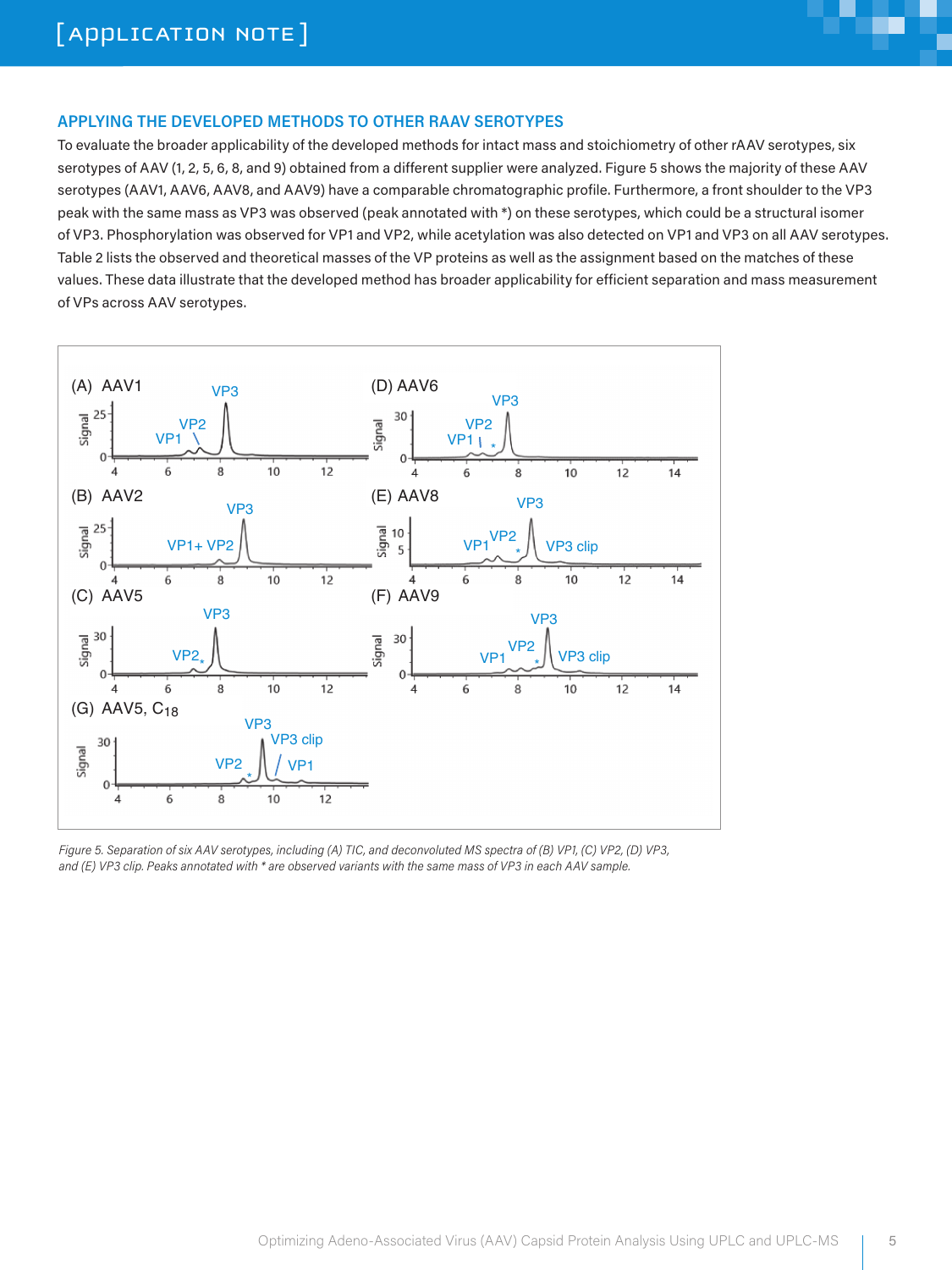|                  | VP <sub>1</sub>                 |                |                                    | VP <sub>2</sub>                 |                |                                    | VP <sub>3</sub>                 |                |                                    |
|------------------|---------------------------------|----------------|------------------------------------|---------------------------------|----------------|------------------------------------|---------------------------------|----------------|------------------------------------|
| Serotype         | <b>Observed</b><br>mass<br>(Da) | AA<br>sequence | <b>Theoretical</b><br>mass<br>(Da) | <b>Observed</b><br>mass<br>(Da) | AA<br>sequence | <b>Theoretical</b><br>mass<br>(Da) | <b>Observed</b><br>mass<br>(Da) | AA<br>sequence | <b>Theoretical</b><br>mass<br>(Da) |
| AAV1             | 81,289                          | $2(Ac) - 736$  | 81,286                             | 66,096                          | 139-736        | 66,093                             | 59,517                          | 204(Ac)-736    | 59,517                             |
| AAV <sub>2</sub> | 81,854                          | $2(Ac) - 735$  | 81,856                             | 66,486                          | 139-735        | 66,488                             | 59,974                          | 204(Ac)-735    | 59,974                             |
| AAV <sub>5</sub> | 80,336                          | $2(Ac) - 724$  | 80,336                             | 65,283                          | 139-724        | 65,283                             | 59,463                          | 199(Ac)-724    | 59,463                             |
| AAV <sub>6</sub> | 81,324                          | $2(Ac) - 736$  | 81,322                             | 66,094                          | 139-736        | 66,096                             | 59,518                          | 204(Ac)-736    | 59,519                             |
| AAV <sub>8</sub> | 81,668                          | $2(Ac) - 738$  | 81,667                             | 66,519                          | 139-738        | 66,519                             | 59,805                          | 205(Ac)-738    | 59,805                             |
| AAV9             | 81,292                          | $2(Ac) - 736$  | 81,291                             | 66,210                          | 139-736        | 66,210                             | 59,732                          | 204(Ac)-736    | 59,733                             |

*Table 2. Assignments of the capsid proteins from six AAV serotypes based on theoretical average mass and noted modifications.*

While the developed method is effective in the separation of most AAV serotypes in the study, the chromatographic separation profiles differ for AAV2 and AAV5 samples. Co-elution of VP1 and VP2 of AAV2 was observed (Figure 5B), where a shallower gradient might be needed to fully resolve the peaks. VPs from serotype AAV 5 (Figure 5C) display a similar chromatographic profile as AAV2 although the deconvoluted MS spectra for the peak at 6.95 min did not show VP1. This errant behavior prompted us to explore additional experimental conditions to improve the analysis. An alternative column chemistry, an ACQUITY UPLC BEH  $C_{18}$  Column, was then evaluated to see if more desirable results can be obtained. Figure 5H shows a total ion chromatogram from the analysis of the AAV5 sample using the ACQUITY UPLC BEH C<sub>18</sub> Column under the optimized gradient condition. The use of the ACQUITY UPLC BEH  $C_{18}$  Column leads to an increased recovery of VP1 protein, which now elutes later than VP3 (Figure 5H). This change in the elution order suggests the higher hydrophobicity of VP1 in AAV5, which is also suggested by the more hydrophobic residues (such as proline and phenylalanine) in its amino acid composition. Collectively, these results demonstrated that the developed LC-FLR/MS-based method is effective for the measurement of rAAV capsid proteins from a range of AAV serotypes that are commonly seen in gene therapy development.